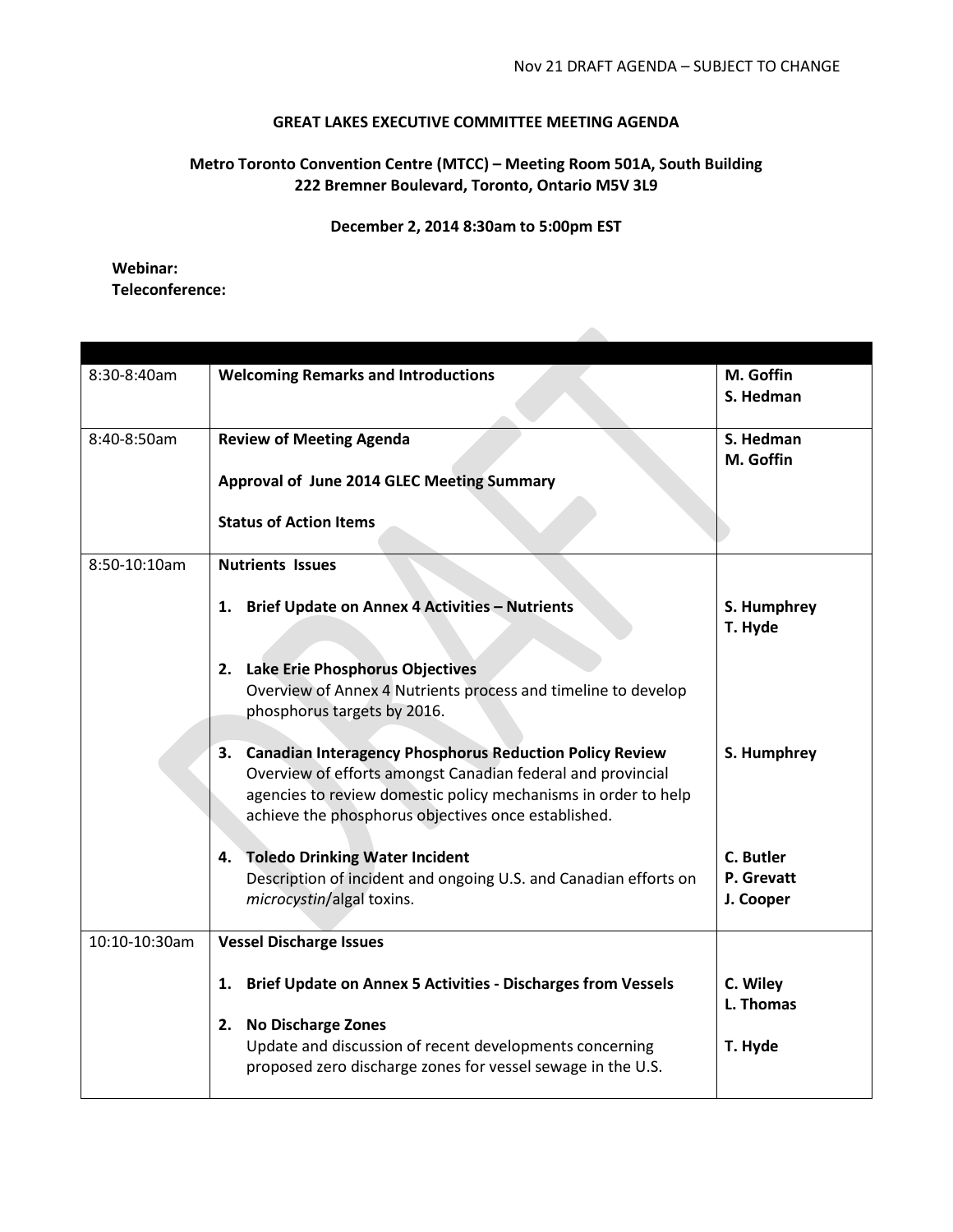| 10:30-11:00am | <b>Science Issues</b>                                                                                                                                                                                                                                                                                                                                                                                          |                                    |
|---------------|----------------------------------------------------------------------------------------------------------------------------------------------------------------------------------------------------------------------------------------------------------------------------------------------------------------------------------------------------------------------------------------------------------------|------------------------------------|
|               | 1. Brief Update on Annex 10 Activities - Science                                                                                                                                                                                                                                                                                                                                                               | <b>C. Richards</b><br>R. Yerubandi |
|               | 2. State of the Great Lakes<br>Overview of Annex 10 Science process and steps to prepare for a<br>State of the Great Lakes report by 2016, using binationally-agreed<br>upon indictors.                                                                                                                                                                                                                        | N. Stadler-Salt<br>P. Horvatin     |
|               | 3. Lake Superior Collaborative<br>Overview of new efforts to coordinate Lake Superior monitoring<br>data.                                                                                                                                                                                                                                                                                                      | <b>C. Richards</b>                 |
| 11:00-11:10am | <b>Break</b>                                                                                                                                                                                                                                                                                                                                                                                                   |                                    |
| 11:10-11:40am | <b>Lakewide Management Issues</b><br>1. Brief Update on Annex 2 Activities - Lakewide Management<br>2. LAMP Governance and Reporting Structure<br>To present recommendations on LAMP Governance and 5-year<br>report contents/format.                                                                                                                                                                          | J. Marsden<br>C. Korleski          |
|               |                                                                                                                                                                                                                                                                                                                                                                                                                |                                    |
| 11:40-12:10pm | <b>Aquatic Invasive Species Issues</b><br>1. Brief Update on Annex 6 Activities - Aquatic Invasive Species<br>2. AIS Early Detection Rapid Response Initiative<br>Presentation of near term work under Annex 6 to meet the<br>February 2015 deadline for an early detection and rapid response<br>initiative.                                                                                                  | M. Hoff<br><b>G. Christie</b>      |
| 12:10-1:40pm  | <b>Lunch Break</b>                                                                                                                                                                                                                                                                                                                                                                                             |                                    |
| 1:40-2:10pm   | <b>Habitat and Species Issues</b><br>Brief Update on Annex 7 Activities - Habitat and Species<br>1.<br><b>Biodiversity Conservation Strategies</b><br>2.<br>Update on progress under Annex 7 Habitat and Species to meet<br>February 2015 deadline developing "lakewide habitat and species<br>protection and restoration conservation strategies" and<br>discussion about implementation of these strategies. | S. Humphrey<br>L. Lewis            |